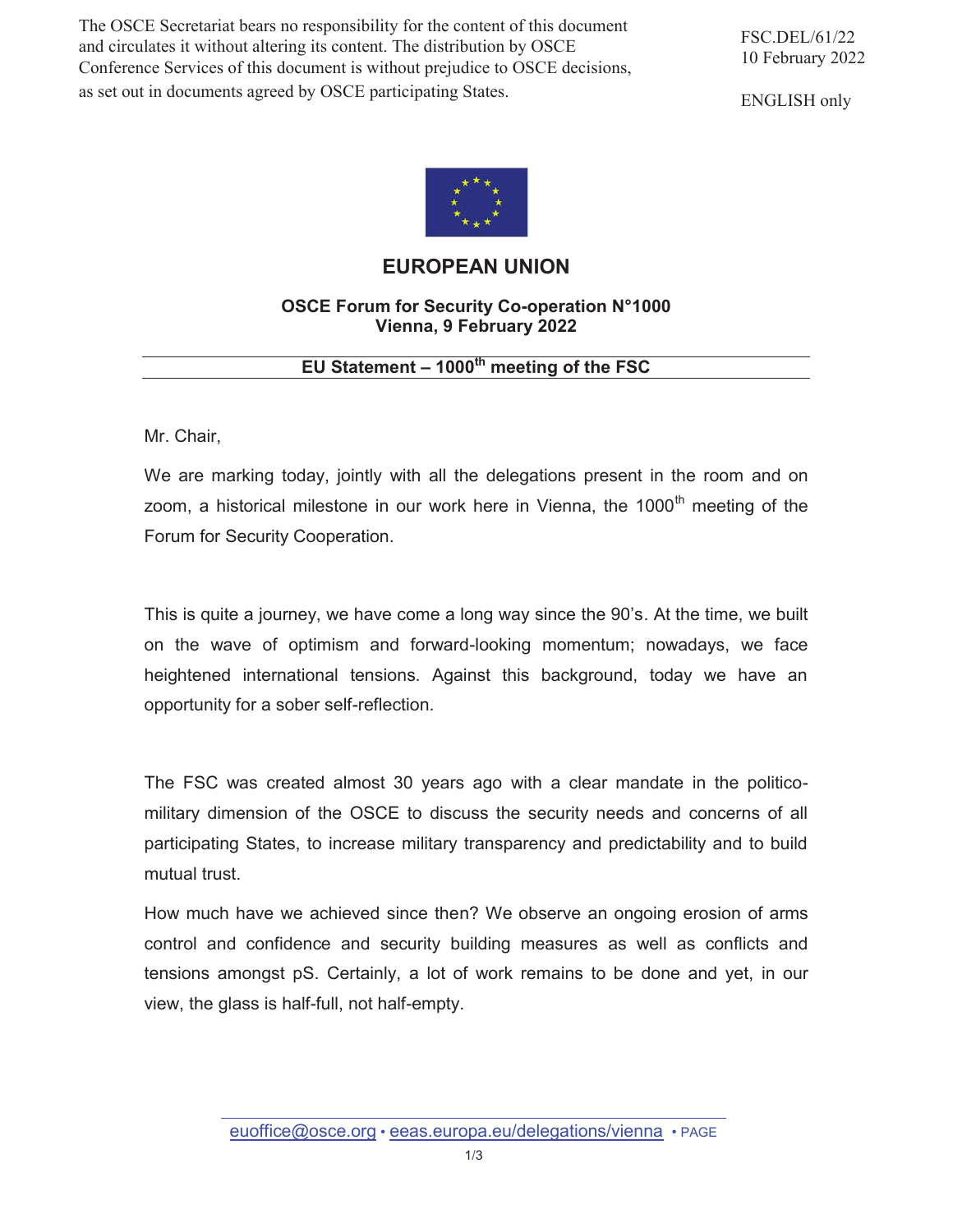In the 1990s and early 2000s we witnessed a spirit of pragmatism and optimism as well as the willingness of working together to achieving the goal of co-operative security in Europe. This resulted in significant progress in the politico-military dimension. Many important documents that still serve us as important pillars of our common security today, were put together in those days, for example the Vienna Document, the Code of Conduct and the Lisbon Framework for Arms Control to name a few.

Although this spirit of mutual understanding and constructive cooperation has subsided with time and needs definitely to be revived, the FSC remains the core body in the politico-military dimension and has a distinct and important place within the OSCE architecture. Its acquis, rooted in our norms and values we collectively committed to, should provide a solid ground for further work and cooperation.

Even if our discussions do not always lead to tangible results, a frank politico-military dialogue is necessary. We have seen many heated debates in this forum, but in the end, our common goal needs to be the prevention of future conflicts and the enhancement of our Conventional Arms Control and CSBM acquis and the OSCE Security Architecture. Engagement by all lays the seeds of mutual understanding amongst all pS which in turn is a key element for peace and stability within the OSCE area.

We reaffirm our will to continue on the path of diplomacy and dialogue, even if it quite often seems like a Sisyphus work. Military transparency and confidence building is of particular importance these days. In this context and others, we should all make the best use of the platform which the FSC represents to work towards stability and peace. It is in our common interest to do so.